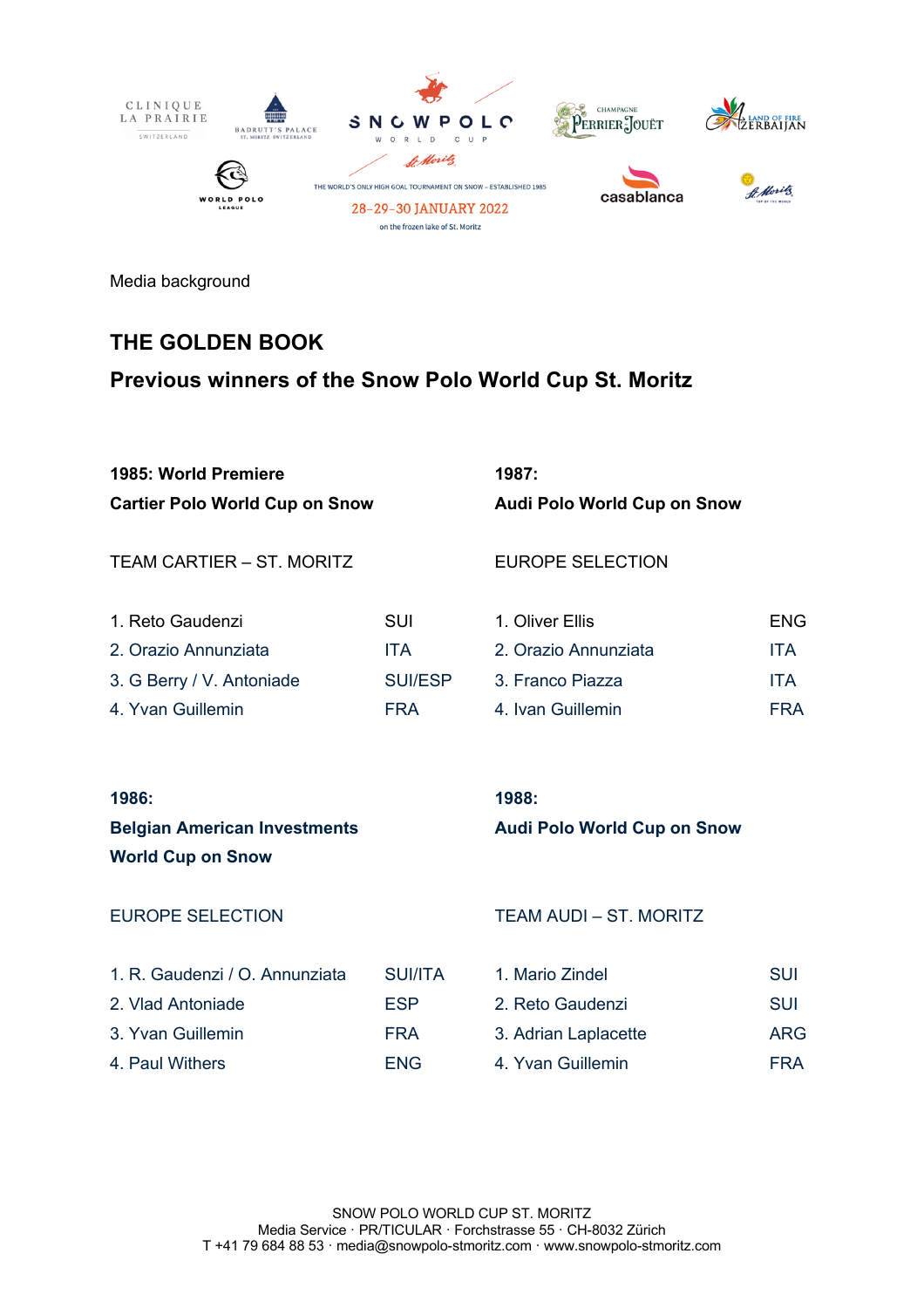

-2-

**1989: 1992:**

| 1. Mario Zindel      | SUI        | 1. Reto Gaudenzi     | SUI        |
|----------------------|------------|----------------------|------------|
| 2. Reto Gaudenzi     | SUI        | 2. James Lucas       | ARG        |
| 3. Alfonso Pieres    | <b>ARG</b> | 3. Adrian Laplacette | <b>ARG</b> |
| 4. Adrian Laplacette | ARG.       | 4. Mario Zindel      | <b>SUI</b> |

# **Audi Polo World Cup on Snow Revlon Polo World Cup on Snow**

TEAM AUDI – ST. MORITZ TEAM BERNIE'S – ST. MORITZ

| 1. Reto Gaudenzi     | SUI        |
|----------------------|------------|
| 2. James Lucas       | ARG        |
| 3. Adrian Laplacette | ARG        |
| 4. Mario Zindel      | <b>SUI</b> |

### **1990: 1993:**

| 1. Colin Emerson     | SUI  | 1. Piero Dillier            | SUI |
|----------------------|------|-----------------------------|-----|
| 2. Franco Pellegrino | SUI  | 2. Adriano Agosti           | SUI |
| 3. James Lucas       | ARG. | 3. James Lucas              | ARG |
| 4. Martin Orotzo     | ARG. | 4. Tomás Fernández Llorente | ARG |

**Revlon Polo World Cup on Snow 9th Cartier Polo World Cup on Snow**

# TEAM POMMERY – MILANO TEAM POMMERY – SAO PÃOLO

| 1. Piero Dillier            | SUI |
|-----------------------------|-----|
| 2. Adriano Agosti           | SUI |
| 3. James Lucas              | ARG |
| 4. Tomás Fernández Llorente | ARG |

| 1. F. Pellegrino / A. Küchel | <b>ITA/SUI</b> | 1. Piero Dillier            | SUI |
|------------------------------|----------------|-----------------------------|-----|
| 2. Michael Tarnopol          | USA            | 2. Adriano Agosti           | SUI |
| 3. Christian Laprida         | ARG            | 3. Tomás Fernández Llorente | AR( |
| 4. Vlad Antoniade.           | ESP            | 4. Martin Orotzo            | AR( |

### **1991: 1994:**

### **Revlon Polo World Cup on Snow 10th Cartier Polo World Cup on Snow**

TEAM REVLON – PALM BEACH TEAM POMMERY – LAS LEÑAS

| 1. Piero Dillier            | <b>SUI</b> |
|-----------------------------|------------|
| 2. Adriano Agosti           | <b>SUI</b> |
| 3. Tomás Fernández Llorente | ARG        |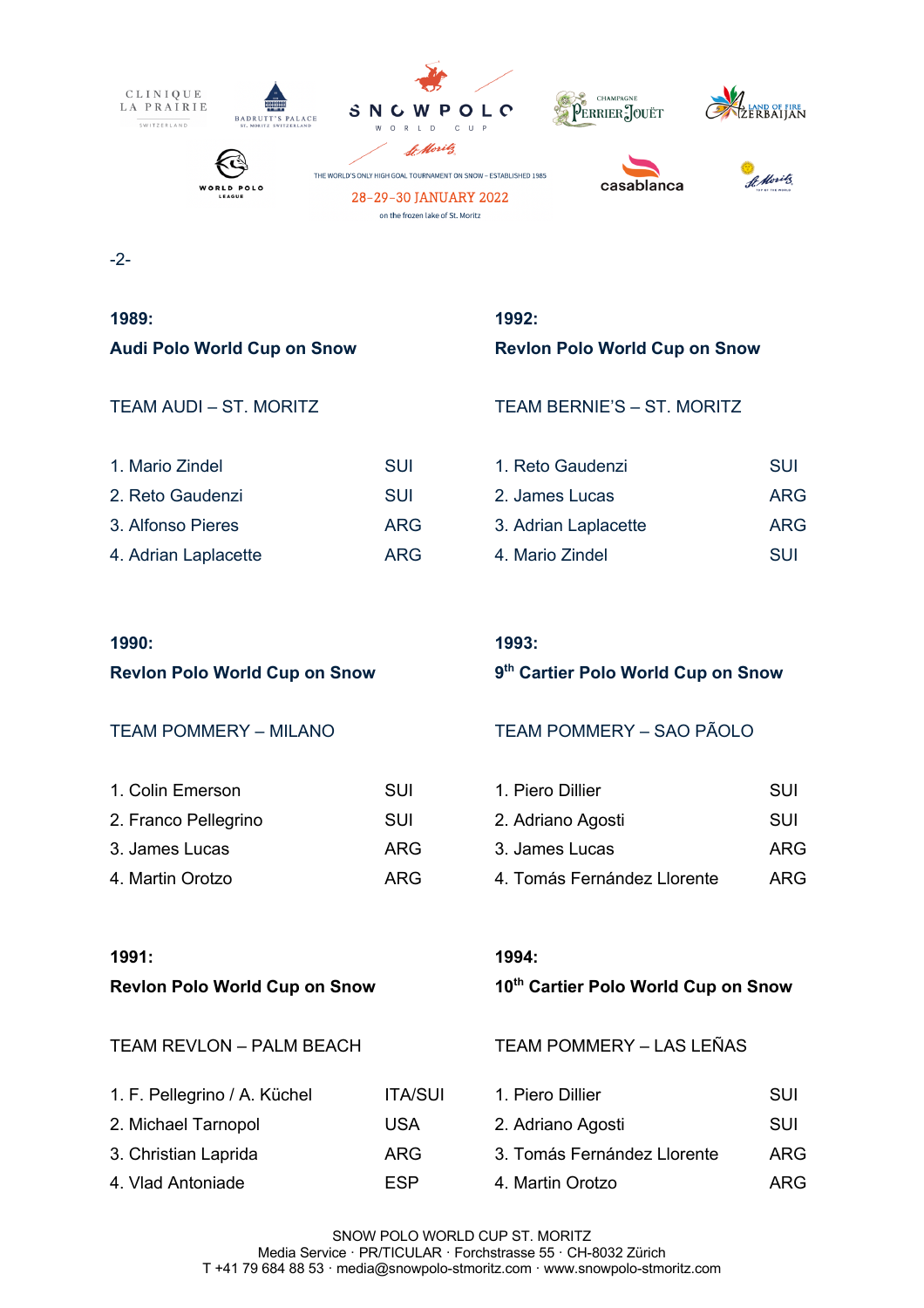

-3-

### TEAM TROIS POMMES – LAS LEÑAS TEAM CARTIER

| 1. Piero Dillier            | SUI | 1. John Manconi               | CAN        |
|-----------------------------|-----|-------------------------------|------------|
| 2. Adriano Agosti           | SUI | 2. Horacio Fernández Llorente | AR         |
| 3. James Lucas              | ARG | 3. Alejandro Díaz Alberdi     | <b>ARG</b> |
| 4. Tomás Fernández Llorente | ARG | 4. Francis-Michael Claessens  | <b>NED</b> |

### **1996: 1999:**

| 1. JOHN MANCONI               | CAN  | 1. Nasser Al Daheri       | UAF        |
|-------------------------------|------|---------------------------|------------|
| 2. Horacio Fernández Llorente | ARG  | 2. Luis Escobar           | <b>USA</b> |
| 3. Piki Díaz Alberdi          | ARG  | 3. Hugo Barabucci         | ARG        |
| 4. Francis-Michael Claessens  | NFD. | 4. Thomas M. Rinderknecht | SUI        |

# **1995: 1998: 11th Cartier Polo World Cup on Snow 14th Cartier Polo World Cup on Snow**

| 1. John Manconi               | CAN |
|-------------------------------|-----|
| 2. Horacio Fernández Llorente | AR. |
| 3. Alejandro Díaz Alberdi     | ARG |
| 4. Francis-Michael Claessens  | NFD |

**12th Cartier Polo World Cup on Snow 15th Cartier Polo World Cup on Snow**

TEAM CARTIER TEAM POMMERY – GHANTOOT ABU DHABI

| 1. Nasser Al Daheri       | UAE. |
|---------------------------|------|
| 2. Luis Escobar           | USA. |
| 3. Hugo Barabucci         | ARG  |
| 4. Thomas M. Rinderknecht | SUI  |

### **1997: 2000:**

### **13th Cartier Polo World Cup on Snow 16th Cartier Polo World Cup on Snow**

### TEAM CARTIER TEAM CARTIER – ST. MORITZ

| 1. John Manconi               | CAN  | 1. Adriano Agosti | SUI        |
|-------------------------------|------|-------------------|------------|
| 2. Horacio Fernández Llorente | ARG  | 2. Cody Forsyth   | AUS        |
| 3. Alejandro Díaz Alberdi     | ARG. | 3. Satnam Dhillon | <b>ENG</b> |
| 4. Francis-Michael Claessens  | NED. | 4. Marco di Paola | ARG        |

SNOW POLO WORLD CUP ST. MORITZ Media Service · PR/TICULAR · Forchstrasse 55 · CH-8032 Zürich T +41 79 684 88 53 · media@snowpolo-stmoritz.com · www.snowpolo-stmoritz.com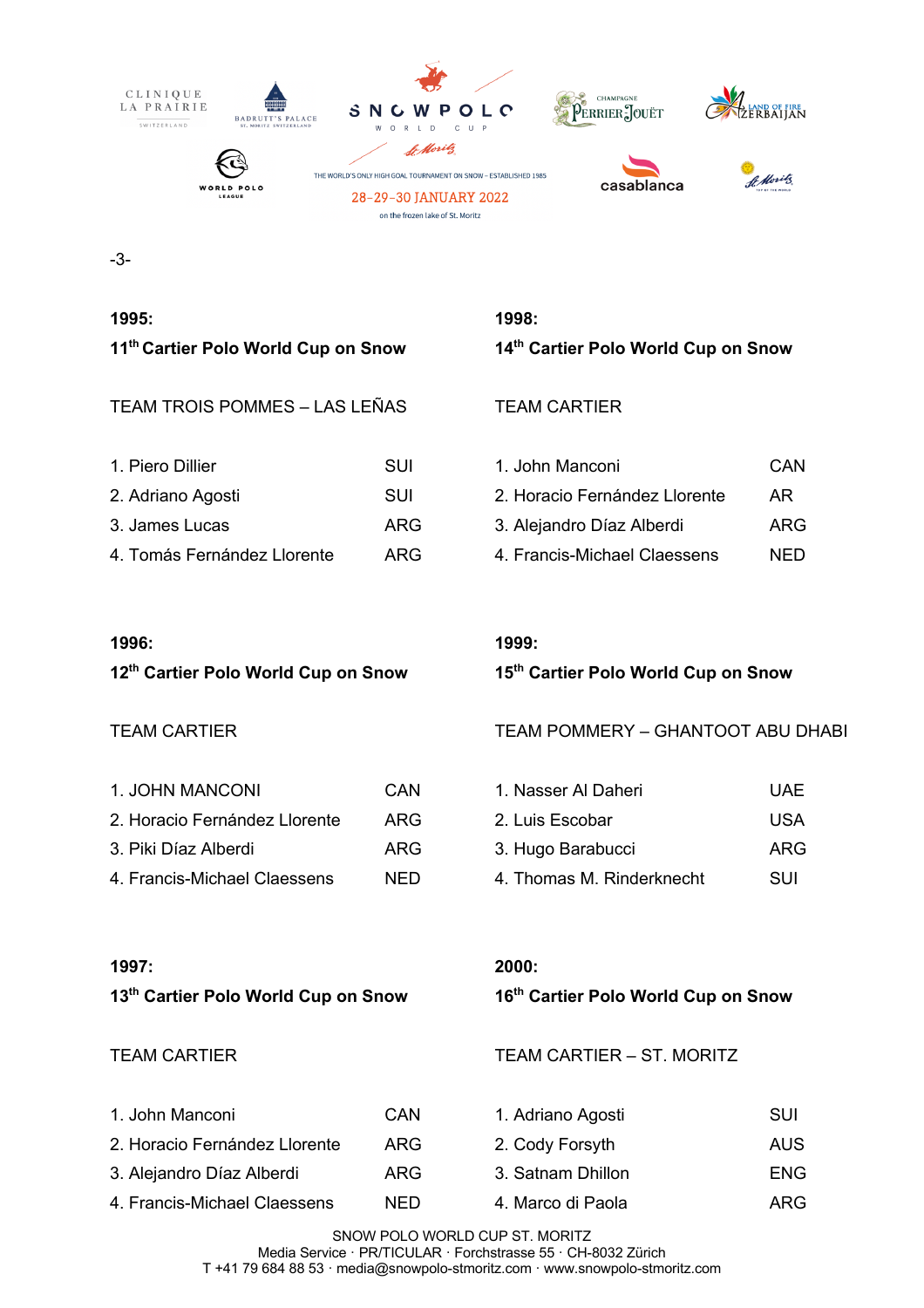

-4-

# **2001: 2004:**

| 1. Adriano Agosti | SUI        | 1. Marek Dochnal          | <b>POL</b> |
|-------------------|------------|---------------------------|------------|
| 2. José Sonoso    | <b>CHI</b> | 2. Juan Martin Nero       | ARG        |
| 3. Cody Forsyth   | <b>AUS</b> | 3. Alejandro Díaz Alberdi | <b>ARG</b> |
| 4. Chis Hyde      | ENG        | 4. Jack Kidd              | <b>ENG</b> |

# **17th Cartier Polo World Cup on Snow 20th Cartier Polo World Cup on Snow**

## TEAM CARTIER TEAM LARCHMONT

| 1. Marek Dochnal          | POL  |
|---------------------------|------|
| 2. Juan Martin Nero       | ARG  |
| 3. Alejandro Díaz Alberdi | ARG  |
| 4. Jack Kidd              | FNG. |

### **2002: 2005:**

## **18th Cartier Polo World Cup on Snow 21st Cartier Polo World Cup on Snow**

# TEAM DYNERGY TEAM MAYBACH

| 1. John Manconi           | CAN        | 1. Simon Holley           | <b>ENG</b> |
|---------------------------|------------|---------------------------|------------|
| 2. Satnam Dhillon         | ENG.       | 2. Chris Hyde             | <b>ENG</b> |
| 3. Carlos Solari          | ARG        | 3. Nacho Gonzales         | <b>ENG</b> |
| 4. Alejandro Díaz Alberdi | <b>ARG</b> | 4. Alejandro Díaz Alberdi | ARG        |

| 1. Simon Holley           | ENG |
|---------------------------|-----|
| 2. Chris Hyde             | ENG |
| 3. Nacho Gonzales         | ENG |
| 4. Alejandro Díaz Alberdi | ARG |

### **2003: 2006:**

# **19th Cartier Polo World Cup on Snow 22nd Cartier Polo World Cup on Snow**

### TEAM BANK HOFMANN TEAM CARTIER

| 1. P. Dillier / T. Rinderknecht | SUI  | 1. Adriano Agosti | SUI        |
|---------------------------------|------|-------------------|------------|
| 2. Lucas Labat                  | ARG  | 2. Jaime Huidobro | CHI.       |
| 3. Ignacio Tillous              | ARG. | 3. Jack Baillieu  | <b>AUS</b> |
| 4. Christian Bernal             | ARG  | 4. Jonny Good     | <b>ENG</b> |

SNOW POLO WORLD CUP ST. MORITZ Media Service · PR/TICULAR · Forchstrasse 55 · CH-8032 Zürich T +41 79 684 88 53 · media@snowpolo-stmoritz.com · www.snowpolo-stmoritz.com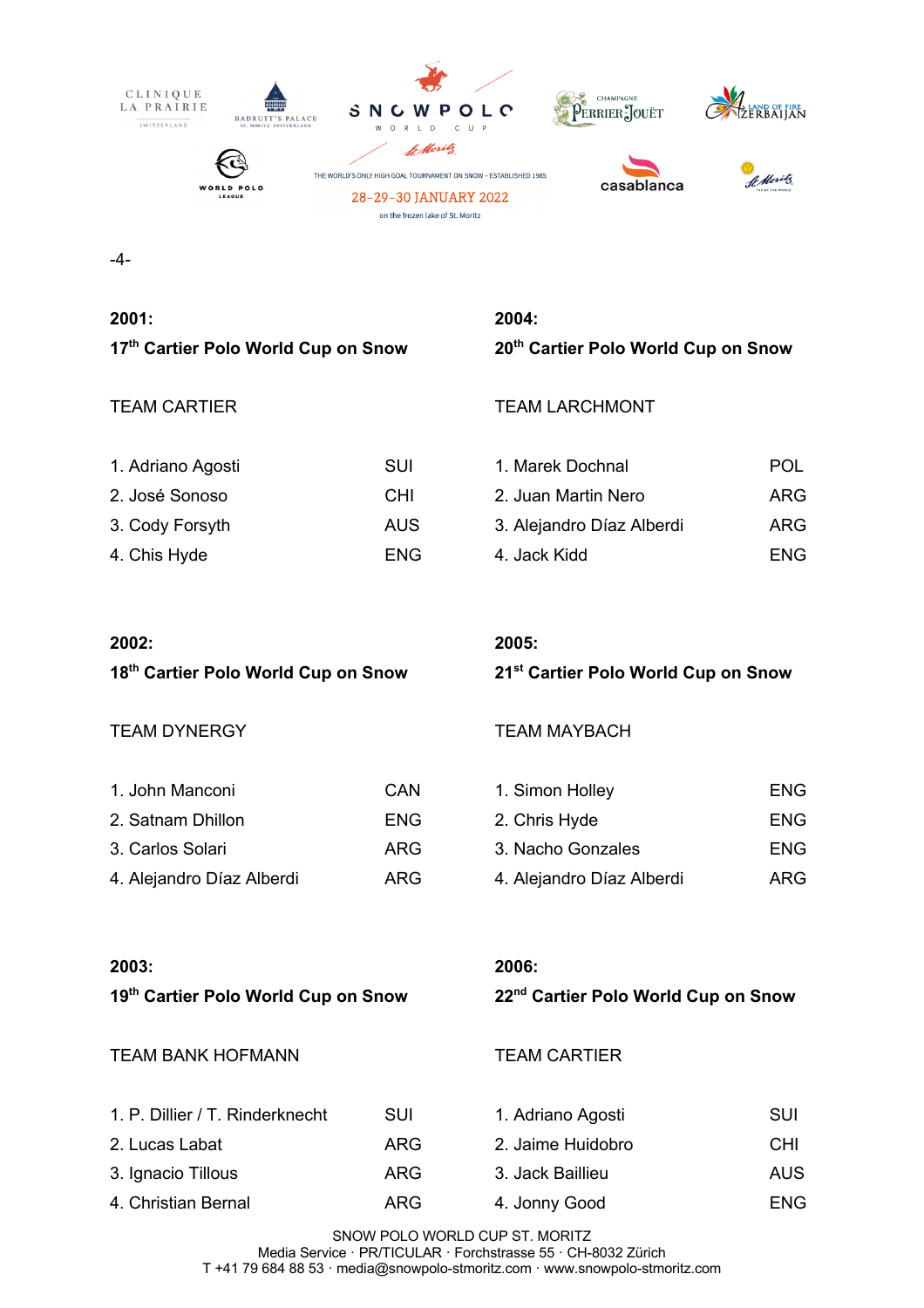

-5-

# **2007: 2010: 23rd Cartier Polo World Cup on Snow 26nd Cartier Polo World Cup on Snow**

## TEAM BRIONI TEAM CARTIER

| 1. Charlie Hanbury         | <b>ENG</b> |
|----------------------------|------------|
| 2. Eduardo Novillo Astrada | ARG        |
| 3. Milo Fernández Araujo   | ARG        |
| 4. Guy Schwarzenbach       | SUI        |

| 1. Guy Schwarzenbach | SUI  | 1. Francois Le Barazer | <b>FRA</b> |
|----------------------|------|------------------------|------------|
| 2. Nacho Gonzales    | ENG. | 2. Oscar Mancini       | ARG        |
| 3. John Paul Clarkin | NZL  | 3. Oli Hipwood         | <b>ENG</b> |
| 4. Jonny Good        | ENG  | 4. Nacho Gonzales      | <b>ENG</b> |

### **2008: 2011:**

# **24th Cartier Polo World Cup on Snow 27nd Cartier Polo World Cup on Snow**

1. Saeed Bin Drai New York Band UAE 2. Rob Archibald AUS 3. John Paul Clarkin NZL 4. Glen Gilmore **AUS** 

### TEAM BRIONI **TEAM FRANCE**

| 1. Francois Le Barazer | FRA |
|------------------------|-----|
| 2. Oscar Mancini       | ARG |
| 3. Oli Hipwood         | ENG |
| 4. Nacho Gonzales      | ENG |

### **2009: 2012:**

TEAM JULIUS BAER

| 1. George Milford Haven | ENG |
|-------------------------|-----|
| 2. José Donoso          | CHI |
| 3. Pablo MacDonough     | ARG |
| 4. Richard Le Poer      | ENG |

**25th Cartier Polo World Cup on Snow** Cancelled due to insufficient ice quality on the lake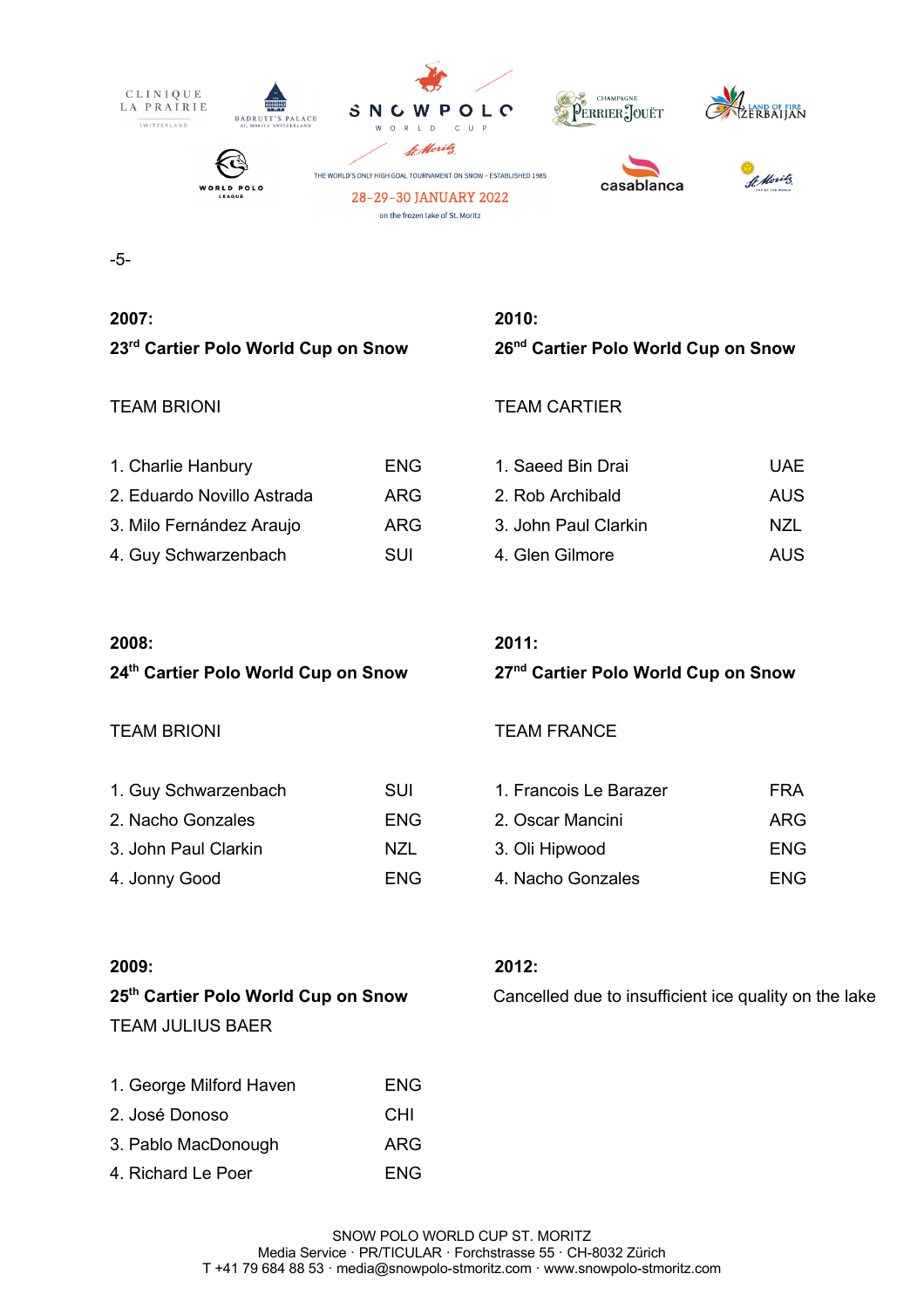

-6-

# **2013: 2016:**

| 1. Jonathan Nunro Ford | AUS.       | 1. Rommy Gianni     | ITA        |
|------------------------|------------|---------------------|------------|
| 2. Max Charlton        | ENG.       | 2. Dario Musso      | ARG        |
| 3. Nacho Gonzales      | <b>ENG</b> | 3. Luciano Vazquez  | <b>ESP</b> |
| 4. Chris Hyde          | ENG        | 4. Frankie Menendes | ARG        |

# **29th Cartier Polo World Cup on Snow 32nd Cartier Polo World Cup on Snow**

# TEAM CARTIER TEAM MASERATI

| 1. Rommy Gianni     | ITA |
|---------------------|-----|
| 2. Dario Musso      | ARG |
| 3. Luciano Vazquez  | ESP |
| 4. Frankie Menendes | ARG |

### **2014: 2017:**

# TEAM CARTIER TEAM CARTIER

| 1. Jonathan Munro Ford | AUS.       | 1. Rommy Gianni       | ITA        |
|------------------------|------------|-----------------------|------------|
| 2. Max Charlton        | <b>ENG</b> | 2. Charlie Wooldridge | <b>ENG</b> |
| 3. Chris Hyde          | <b>ENG</b> | 3. Chris Hyde         | <b>ENG</b> |
| 4. Hissam Ali Hyder    | <b>PAK</b> | 4. Dario Musso        | ARG        |

**30th Cartier Polo World Cup on Snow 33rd Cartier Polo World Cup on Snow**

| 1. Rommy Gianni       | ITA |
|-----------------------|-----|
| 2. Charlie Wooldridge | ENG |
| 3. Chris Hyde         | ENG |
| 4. Dario Musso        | ARG |

### **2015: 2018:**

# **31st Cartier Polo World Cup on Snow 34th Cartier Polo World Cup on Snow**

### TEAM CARTIER TEAM CARTIER

| 1. Jonathan Munro Ford | <b>AUS</b> | 1. Rommy Gianni       | ITA        |
|------------------------|------------|-----------------------|------------|
| 2. Max Charlton        | ENG        | 2. Juan Cruz Greguoli | <b>ARG</b> |
| 3. Jamie Morrison      | ENG.       | 3. Dario Musso        | <b>ARG</b> |
| 4. Chris Hyde          | <b>ENG</b> | 3. Chris Hyde         | <b>ENG</b> |

SNOW POLO WORLD CUP ST. MORITZ Media Service · PR/TICULAR · Forchstrasse 55 · CH-8032 Zürich T +41 79 684 88 53 · media@snowpolo-stmoritz.com · www.snowpolo-stmoritz.com